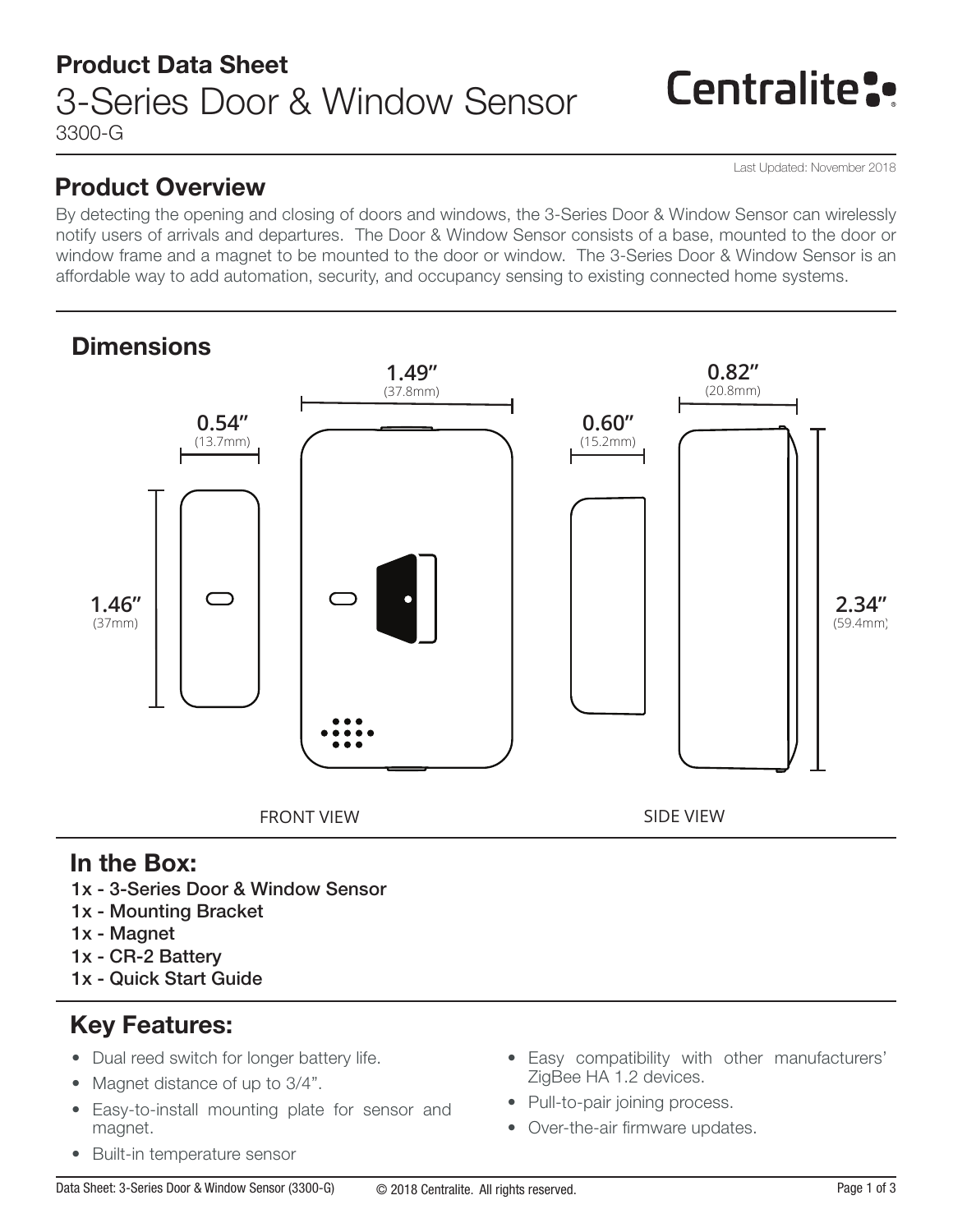## Use Cases

- Receive alerts when doors/windows open or close while you're away.
- Trigger "welcome" or "goodbye" scenes.

#### Receive alerts when doors/windows open or close while you're away.

You can use the 3-Series Door & Window Sensor to notify you when the kids get home from school or when a repair man leaves.

#### Trigger "welcome" or "goodbye" scenes.

Your house can now welcome you home as you return from work and conserve energy while you're away. Use the Door & Window Sensor in the morning by having it put thermostats in deep setback and turning off unnecessary lighting.

- Trigger alarm when doors or windows unexpectedly open.
- Automate lights in closets and small rooms

#### Trigger alarm when doors or windows unexpectedly open.

While you're away or at night while you're asleep, you want more than just notification of an entry/exit—you want an alarm to be triggered. Pair with an alarm or siren to alert your family and police to intruders as well as deterring burglars from entering the home.

#### Automate lights in closets and small rooms

Place a Door & Window Sensor on closet and pantry doors to trigger lights to automatically turn on and off. This feature provides extra visibility and safety.

### Special Features

#### Dual Reed Switch

The 3-Series Door & Window Sensor features a dual-mode reed switch that automatically configures itself for doors that normally stay open or doors that normally stay closed. This feature can significantly increase the battery life of the sensor.

#### Easy Mounting Options

The 3-Series Door & Window Sensor can be installed using either adhesive strips or mounting screws (both included). The easy-to-install mounting plate attaches with a single screw and the sensor simply slides into place on the mount.

#### Pull-to-Pair Join Process

All 3-Series sensors feature "pull-to-pair" joining. The device ships with the battery pre-installed and all that is needed to begin the joining process is to pull out

#### a small plastic tab from the bottom of the device. There is nothing for the user to take apart or put back together.

#### ZigBee Home Automation 1.2 Compatibility

The 3-Series Door & Window Sensor is fully ZigBee HA 1.2 certified and is guaranteed to function with all open, ZigBee HA 1.2-certified hubs and devices.

#### Superior Range and Updatability

The Door & Window Sensor also supports over-the-air updates providing for seamless upgrades and feature additions without the need for any user interaction.

#### Step 1: Open ZigBee Network for Joining

Using your controller or hub's interface, enable the ZigBee network for joining.

#### Step 2: Pull Tab from Bottom of Sensor

Pull the small plastic tab out of the bottom of the sensor and it will immediately begin searching for a network to join.

#### Step 2: Finish Joining at Hub (optional)

Some hubs and controllers require additional steps such as naming or categorizing the device.

### Getting Started Troubleshooting

#### Step 1: Remove and Replace Battery from Device

Slide the sensor off the mount and remove cover. Remove battery and replace with a new CR-2 battery. Reassemble and test operation.

#### Step 2: Factory Reset and Rejoin

Slide the sensor off the mount, remove cover, and remove battery. While holding down the reset button, reinsert battery to factory reset the device. Repeat the "Getting Started" steps to rejoin the ZigBee network.